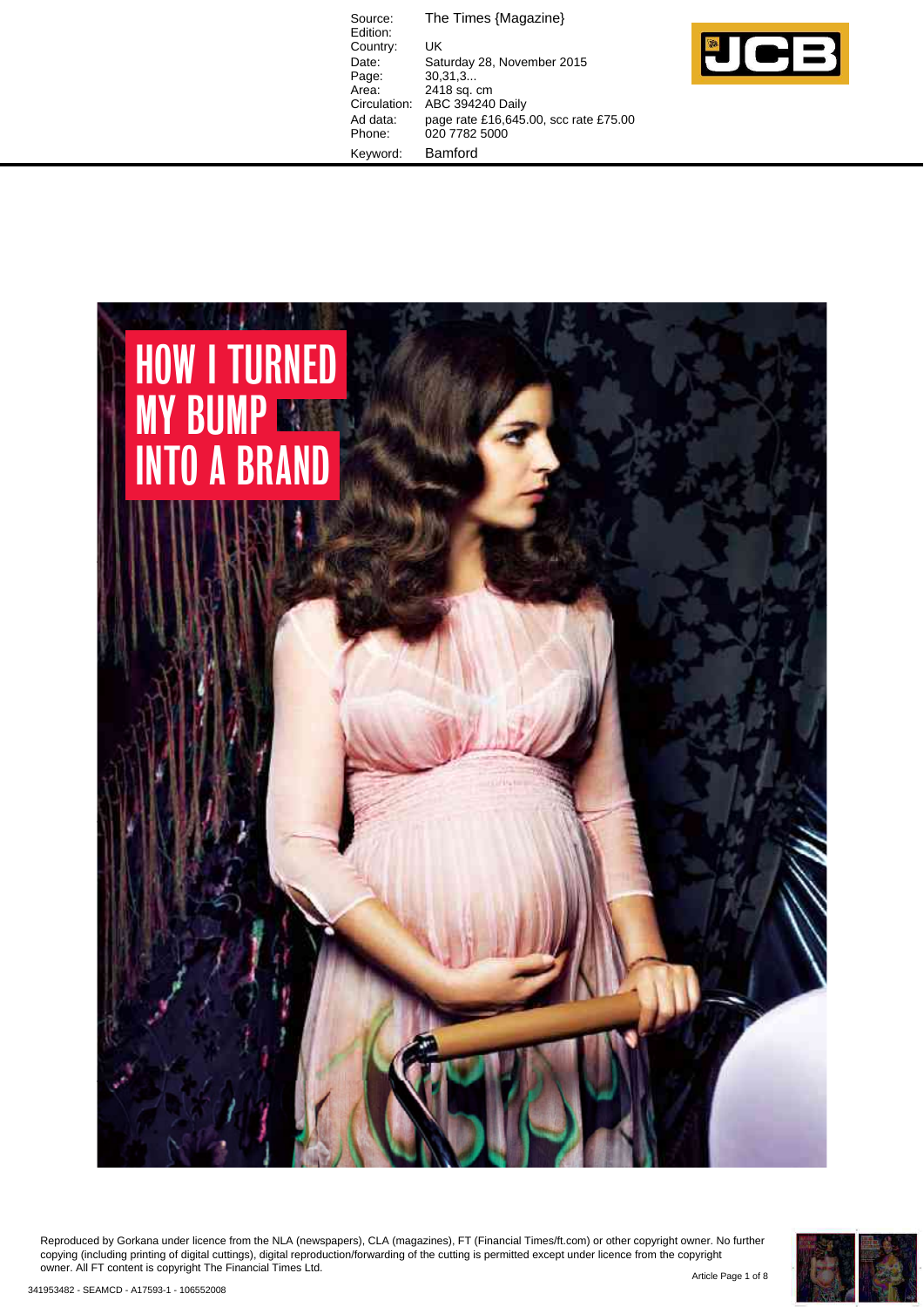Source: The Times {Magazine} Edition: Country: UK<br>Date: Sat Date: Saturday 28, November 2015<br>Page: 30,31,3... Page: 30,31,3...<br>Area: 2418 sq. ( Area: 2418 sq. cm<br>Circulation: ABC 394240 ABC 394240 Daily Ad data: page rate £16,645.00, scc rate £75.00 Phone: 020 7782 5000 Keyword: Bamford



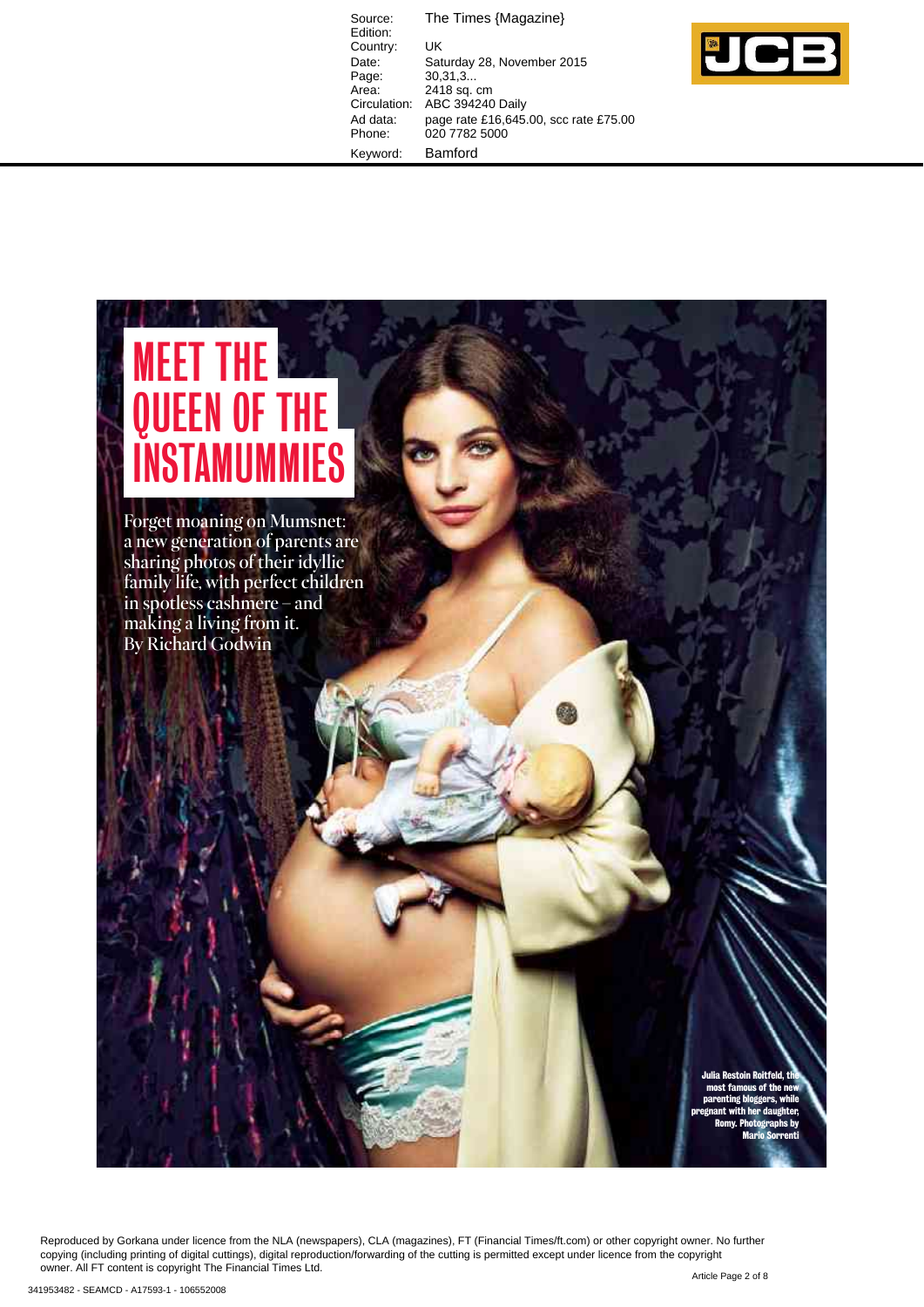Source: The Times {Magazine} Edition: Country: UK<br>Date: Sat Date: Saturday 28, November 2015<br>Page: 30.31.3... .<br>Page: 30,31,3...<br>Area: 2418 sq. ہ Area: 2418 sq. cm<br>Circulation: ABC 394240 ABC 394240 Daily Ad data: page rate £16,645.00, scc rate £75.00 Phone: 020 7782 5000 Keyword: Bamford



## **DON'T CAVE IN TO ANY DEMANDS FOR MINIONS T-SHIRTS. IT'S £79 SMOCK** DRESSES ALL THE WAY: 'IT'S NON-NEGOTIABLE IN THAT DEPARTMENT'

t was a grey morning in Shepherd's Bush, west London. Anna Whitehouse, 34. the founder-editor of Mother Pukka - a multimedia platform for "people who happen to be parents"  $-$  was pushing her daughter, Mae, 2, on the swing when her phone ran out of batteries. "I would normally be scrolling through social media - one eye on the toddler, the other

on Instagram  $-$  but on this occasion I was able to look around more." she recalls. And as she surveyed the scene, she realised pretty much every parent there was glued to their phone. "They're building their empires with one hand and parenting with the other." I wa<br>I wa<br>And

Welcome to parenting, 2015. To judge from the scenes at the co-working space I share with my own toddler - the sandpit in Finsbury Park, north London  $-$  this could have happened anywhere. We're a generation who are umbilically linked to our phones, who run our lives according to complex algorithms, and who broadcast the edited highlights to convince our followers (and ourselves) it's all OK. And Whitehouse is in the vanguard, as part of a new wave of smart, sexy, social-media instaparents who are drawing on the stuff of 21st-century family life as a means of securing an income.

Whitehouse uses her phone to shoot the cheerful vlogs on Mother Pukka, such as the one where she's dressed as a Nineties rapper and Mae is dressed as a shark, and they're unloading the dishwasher. She also uses it to keep track of 9,814 Instagram followers at @Mother\_Pukka (#parentingtheshitoutoflife),

as well as her Facebook, Twitter and YouTube channels. And she's so beyond questions of work-life balance, she doesn't even recognise the distinction any more, making her peace with the precarious parenting that results.

"There's an increasing number of savvy men and women working from the playground," she says. "It's a sacrifice, yes. I won't lie. There have been times when I've been distracted and Mae has taken a tumble and I think, 'I have to stop this.' But, then, the alternative is not being with her  $-$  a decision loaded with financial, emotional and logistical



implications. There's no ideal. We're doing the best we can with the tools available."

Of all the tools, it's Instagram  $-$  the photosharing site that recently overtook Twitter in  $terms of unique users - that parents are$ turning to in their millions.

The combination of low effort (it's really easy to scroll through with one hand while feeding a mewling infant) and high reward (as long as you have enough followers to "heart" your own pictures) have made it a hit even with those who simply use it as a private means of sharing photos with family and friends. Gramming photos fits quite nicely into the tiny time slots of parenting you get, giving you a sense of achievement as you abandon other projects. And for those with alluring enough lifestyles, it's increasingly viable as a business in itself, with brands currently spending an estimated \$1 billion (£658 billion) per year on sponsored Instagram posts.

The queen of the instamums is the New York-based French model Julia Restoin Roitfeld, 35, who signalled her intent with a raunchy underwear shoot when she was pregnant with her daughter, Romy. She now has 224,000 followers for her own Instagram feed (@juliarestoinroitfeld) and 34,000 more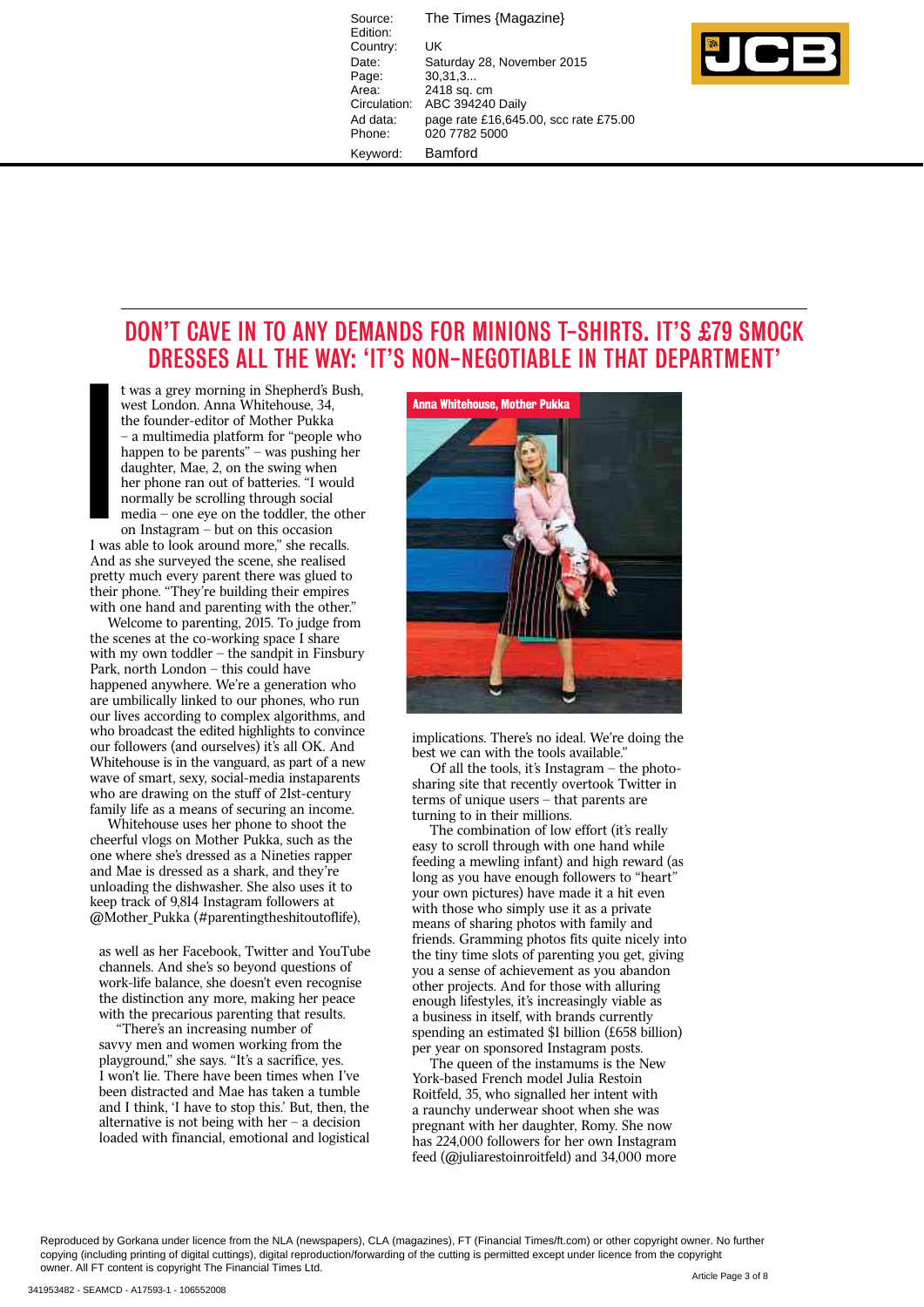Source: The Times {Magazine} Edition: Country: UK<br>Date: Sat Date: Saturday 28, November 2015<br>Page: 30,31,3... Page: 30,31,3...<br>Area: 2418 sq. o Area: 2418 sq. cm Circulation: ABC 394240 Daily Ad data: page rate £16,645.00, scc rate £75.00 Phone: 020 7782 5000 Keyword: Bamford



for her parenting site, Romy and the Bunnies (@romy\_thebunnies). "I basically spend my whole time at work online," she tells me. "Instagram isn't even fun any more; it's basically a work tool. It's very time-consuming." Restoin Roitfeld is the daughter of Carine Roitfeld, the flamboyant former editor of



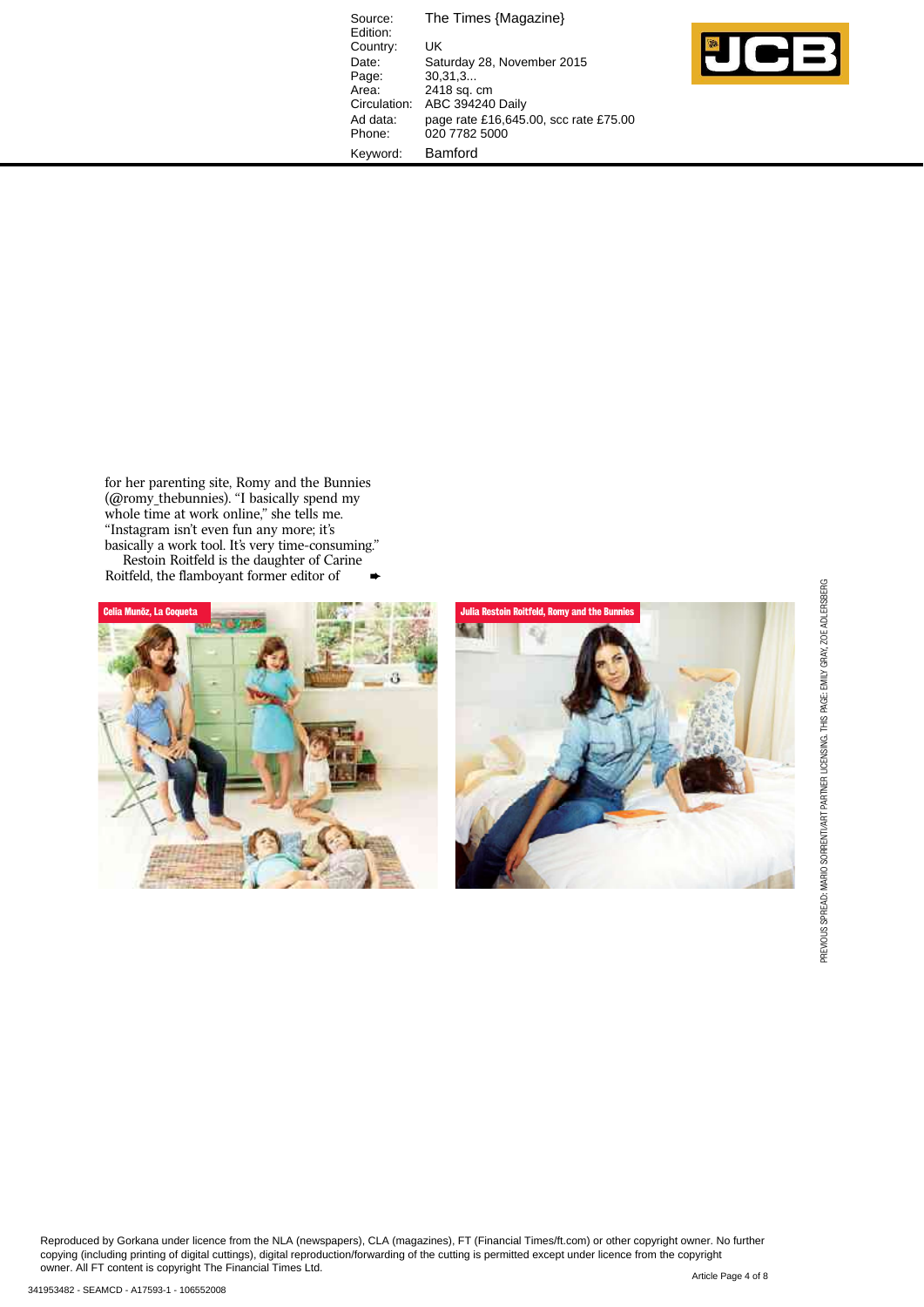Source: The Times {Magazine} Edition: Country: UK Date: Saturday 28, November 2015<br>Page: 30.31.3... Page: 30,31,3...<br>Area: 2418 sq. Area: 2418 sq. cm<br>Circulation: ABC 394240 ABC 394240 Daily Ad data: page rate £16,645.00, scc rate £75.00 Phone: 020 7782 5000 Keyword: Bamford



French Vogue, and a fashion sensibility runs through the site, which is a bit like a parenting version of Gwyneth Paltrow's Goop. It features an online shop (Stella McCartney Kids fauxfur coat for  $\frac{$205?}{h}$ , handsomely illustrated parenting advice from the likes of Drew Barrymore and Kim Kardashian ("Jet lag can be tough to adjust to, especially for a baby," says the mother of North), and original shoots of fashion-forward infants, including Romy herself. She has recently collaborated on a capsule collection with LoveShackFancy and has further plans to monetise her content.

Restoin Roitfeld was inspired to create the site when she was pregnant. She turned to the internet for advice and felt alienated by the impenetrable neurosis of conventional parenting sites. "All the other websites I found were a bit ... démodé," she says. "The only maternity clothes I could find were boring and mumsy. It didn't fit with my life. The mums I know are active and stylish and hard-working, and there wasn't a platform for that." Once, she declared she would like to be like the American über-housewife, Martha Stewart, only sexier, and she's just as happy to post pictures of herself in fetish attire for a Hallowe'en party as she is to share pictures of Romy as a skeleton. "I really want to show that you don't need to be mumsy to be a good mum."

It's a clear break with the Mumsnet generation, who fill their chatrooms with anxious, acronym-filled discussions about tetanus jabs, school admissions and a million variants of the exchange, "AIBU?" "YANBU!" (Mumsnet-ese for: "Am I being unreasonable?" "You are not being unreasonable!"). The new generation are less concerned with ideas of perfection, and more with success, happiness and inspiration. It means the parental internet is, on the surface at least, a cheerier place. It also means that there are some pretty impossible examples to aspire to.

If think my customers relate to me through my children," says Celia Muñoz, the founder of La Coqueta, a Spanish children's clothing store in Hampstead that also sells online. Her brood of models consists of Flavia, 7, Lucas, 6, Siena, 5, Bosco, 4, and Hugo, 3, all button-cute, immaculately dressed and, apparently, trilingual (Muñoz is Spanish; her husband is Dutch and works in finance). "We knew we wanted to have children very quickly and we wanted them to be around the same age, so I literally had children every 12 months," she explains. "Please don't laugh!" When I ask if anything

in their life has not gone to plan, she says, 'Yes. We wanted to have six children.'

Muñoz says that she is by nature quite private, but she soon realised that Instagram was an easy way of reaching a wider customer  $base - and the fact that her children appear to$ live in a Peter Pan dreamland, all cosy bedtime stories and wholesome rambles on the heath.

certainly helps. When they grow out of it she will stop snapping them, but until then she will produce a photo album of their lives, she says. There's a definite element of escapism in her feed, a retreat into a pre-digital idyll that's at odds with the 21st-century technology that allows her to promote it. Even if the scenes are ripe for parody (see @imaginary\_quinoa for a brusque skewering of the Instagram dream), for many parents, they seem to prompt enchantment rather than envy. "Instagram seems to soothe people. It can be very frustrating to be a mum sometimes, but Instagram connects you with a different reality. That can be quite helpful," says Muñoz.

Her top tips for managing her mop-haired platoon are military planning (all days should follow more or less the same programme); cooking and freezing all meals one month in advance; restricting TV and gadgetry to a bare minimum; eliminating everything except work and family; giving the children her undivided attention when she is with them.

Oh, and when it comes to dressing them, don't cave in to any demands for Minions T-shirts or Spider-Man pyjamas. It's £79 smock dresses and £49 knits all the way.

"It's non-negotiable in that department," she says with a laugh. "Fortunately, my three boys aren't very interested in what they wear. My two daughters are very specific, but luckily we share a similar aesthetic.'

Another source of infantspiration is Little Spree, a website founded by fashion editor Sarah Clark soon after the birth of her immaculately dressed twins, Tabitha and Marlow. "I now have a five-year-old son who describes anything not cashmere as, 'It hurts!'" she jokes. Her Instagram feed (@littlespree) is a seamless fusion of aspiration and solace. "I'm not sure how much parenting has changed, but I definitely think people have a lot more insight into other people's parenting techniques now," she says. She runs Little Spree with her friend, Nicky Hornsby-Clifton. "We're not necessarily going to share the more mundane aspects of parenting on our Instagram feed, simply because we don't think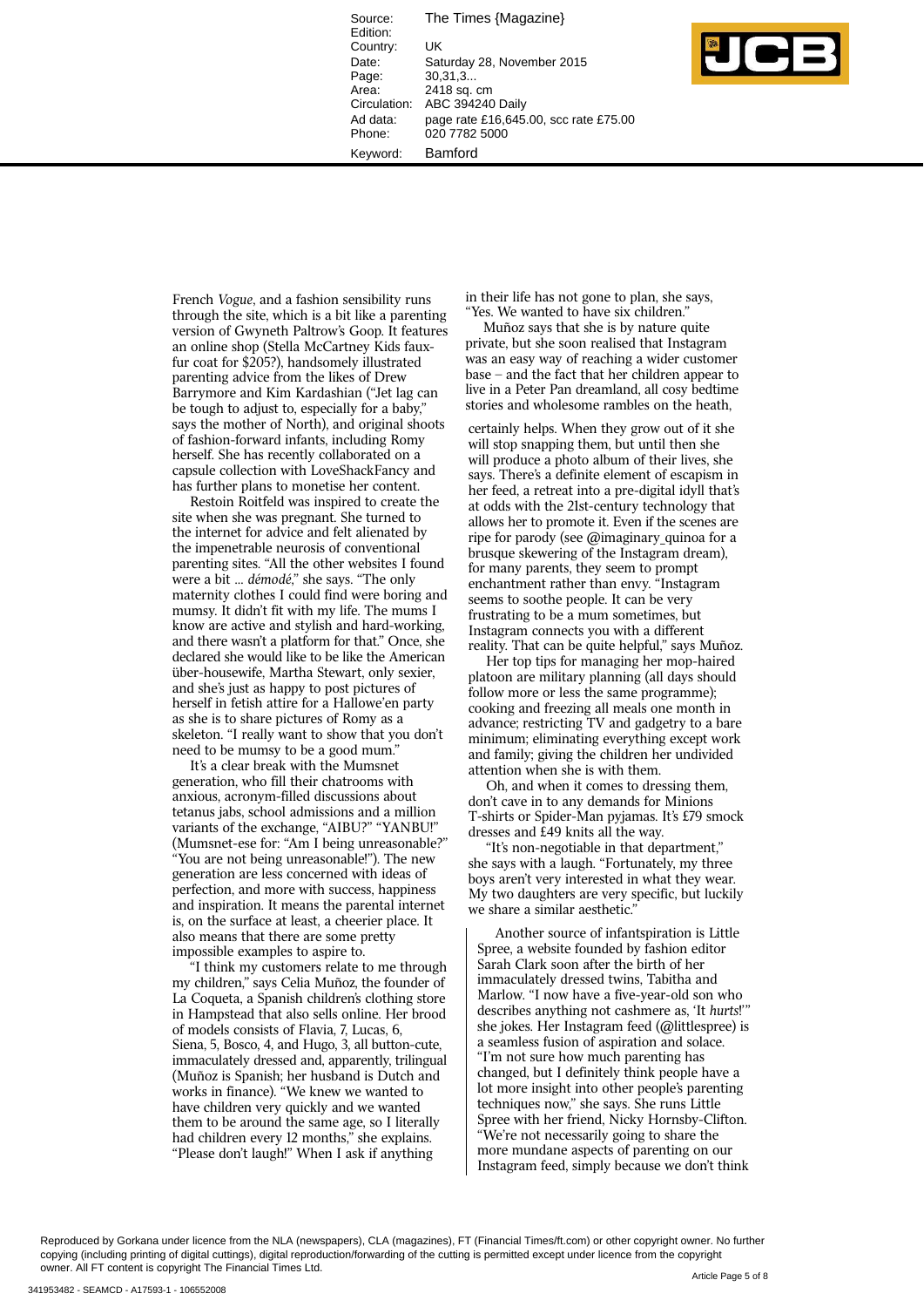Source: The Times {Magazine} Edition: Country: UK<br>Date: Sat Date: Saturday 28, November 2015<br>Page: 30,31,3... рако.<br>Page: 30,31,3...<br>Area: 2418 sq. о Area: 2418 sq. cm<br>Circulation: ABC 394240 ABC 394240 Daily Ad data: page rate £16,645.00, scc rate £75.00 Phone: 020 7782 5000 Keyword: Bamford



our followers would be interested in messy bedrooms, meltdowns and piles of laundry. But we hope we don't present our lives in a way that is nauseatingly smug either." She admits it's a fine line: "The occasional selfdeprecating hashtag can go a long way."

Meanwhile, Leonora <u>Bamford</u>, 34 (she's part of the dynasty behind the <u>JCB</u> and Daylesford Organic empires), sells multivitamins, organic food and infant probiotics through her site, My Baba.

Here, the cute pix are interspersed with more in-depth advice. "The internet is often the first point of contact for medical issues, and that's why I think we've been so lucky at My Baba to have been in the right place at





## 'OUR FOLLOWERS WOULDN'T BE INTERESTED IN MESSY BEDROOMS, MELTDOWNS AND PILES OF LAUNDRY'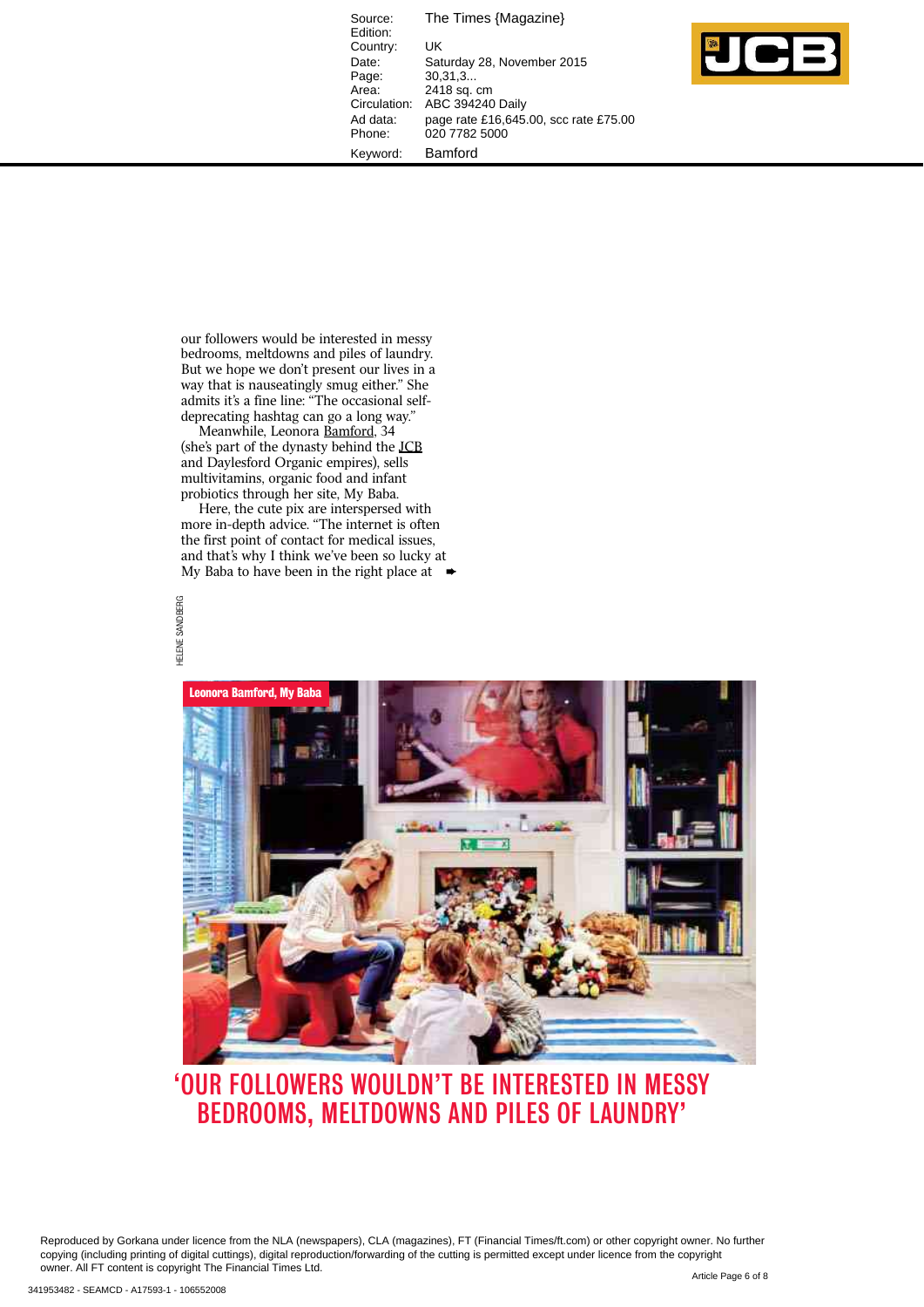The Times {Magazine} Source: Edition: Country: UK Saturday 28. November 2015 Date:  $30.31.3$ Page: Area: 2418 sq. cm Circulation: ABC 394240 Daily Ad data: page rate £16,645.00, scc rate £75.00 Phone: 020 7782 5000 Bamford Keyword:



the right time, with expert content our readers can rely on," she says.

Whether this advice - "Can Our Children Really Be Stressed? 8 Stress-Busting Foods to  $Help"$  – cuts through, or merely adds to, the confusing morass of the web, I'm not sure. But it's interesting that it offers advice on the very activity it exacerbates: internet usage. Bamford admits that her children (she declines to give their names) hate seeing her constantly swiping at her phone. "I remember, age 10, begging my parents every day for a year for a Sega Mega Drive. Now it seems the norm to be tapping away on tablets from a much younger age. A friend of mine gave her goddaughter a book for her birthday and, I kid you not, she started swiping at the cover, thinking it was an iPad.

Then there's the smaller but growing cohort of fatherhood accounts on Instagram - such as @mikerunt, which big-hearted bike-fanatic Mike Ouinones uses to celebrate his son Micah, who was born with Down's syndrome, and @dad beets, which consists of the remarkable sandwiches that Los Angeles chef Nick Neves makes for his two boys. Fathers on social media tend to be more straightforwardly celebratory than mothers are, since fathers generally benefit from lower expectations and therefore guilt levels ("Dads want applause; mums want absolution," someone wise once said). But as nurturing roles become more fluid, all are prone to misinterpretation.

It often goes like this. You're feeling harassed. You didn't manage to get your work done in your son's 90-minute nap window. Your friend stood you up because their daughter has a cold. So now you've got to create a cheerful mood all by yourself - but there was one moment in the sandpit where your son was a total cherub and the autumn light was falling just so, and you managed to snap a little picture of him in his bobble hat. You put it out there. Your parent-friends and family "like" it (of course, your own mum is on Instagram, too). But it's always liable to be interpreted otherwise. Occasionally, you might get a snide comment, although in my experience this doesn't happen much on Instagram, where there's an unwritten "Think happy thoughts" rule. But it sometimes comes out when you meet an acquaintance face to face and they say something like, "Oh, I thought you guys were the perfect family or something." And you realise that what was you making the best of it has been interpreted as a brag.

Because it works the other way, too. You

open your feed for a photographic relief in between nappies and Bing, and see five adorable children in expensive knitwear romping around a house you could never afford (and certainly never afford to keep so tidy).

But #instaenvy gets to the best of us. Even Restoin Roitfeld, whose own feeds appear to be the pinnacle of parental glamour. "You see

these pictures of mums with kids looking so perfect, but you don't really know what's going on. It's an illusion, because you see one picture and you think it's their whole life, but it adds a lot of pressure." Does she not see that her own Instagram is likely to inspire those feelings in others? "I don't feel as if I'm doing this to show off," she says. "I just have the best time when I'm with Romy and I like to share that."

In fact, when I probe a little further, she admits to feeling a near-constant guilt over her choices. "Oh, this is the drama of my life ... You always find something to feel guilty about, even when you're doing everything you can do. Like when Romy is asleep, I don't see why it's a problem to hire a babysitter and go out if she has no idea that I'm going out. But a lot of people do. It's not as easy as it looks, for me and for the other mums." She prefers to see Romy and the Bunnies as a "support network" for mothers like her, but admits this is sometimes at odds with her need to make the site more commercial so it generates enough revenue through sponsorship deals with brands.

Despite the appearance that she has family, work and social life in perfect balance, she feels the battles have not been won. "It's easier for me because I'm my own boss, but I find it very hard to work with people who don't have kids," she says. "They don't understand why you have to go home at 6pm. Or if I'm doing a modelling job and it requires three nights away, people often say, 'Why don't you just take her with you?' A lot of people don't want to hire mums because of that. But actually, when you

are a mum, you're so much more efficient."

Much of the additional pressure comes from being a single parent, she admits (she does not live with Romy's father, the Swedish model Robert Konjic, who occasionally posts his own devotional pictures of Romy at @robertkonjic). She also misses the support network of her immediate family, who mostly live in France. "It's most difficult during the weekend, because you have no one to share the good sides of being a parent. We wake up at  $8am$  – who are we going to go out and have brunch with? That's probably why I share